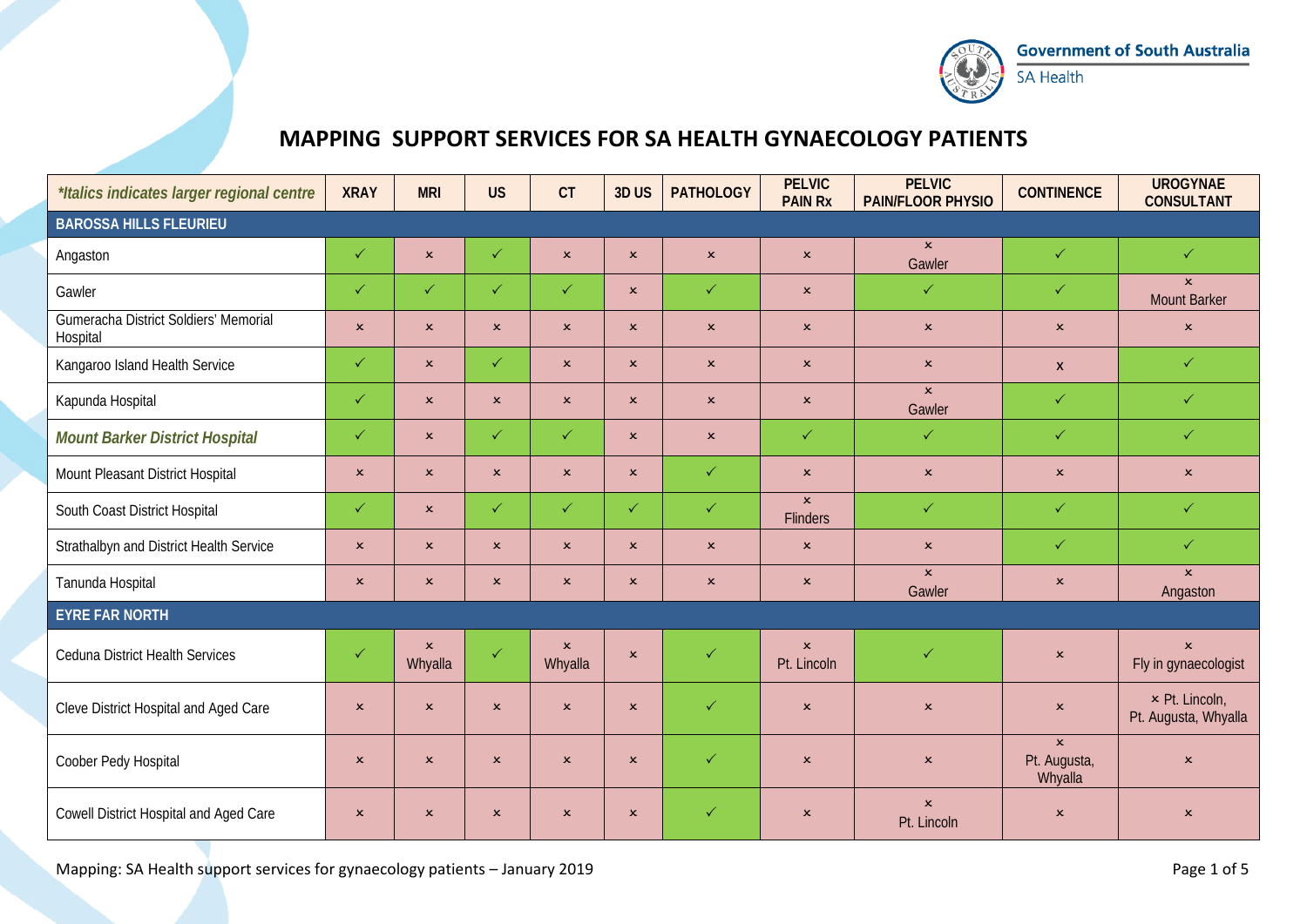| *Italics indicates larger regional centre                   | <b>XRAY</b>                                | <b>MRI</b>                               | <b>US</b>                                  | CT                                      | 3DUS                                  | <b>PATHOLOGY</b> | <b>PELVIC</b><br><b>PAIN Rx</b> | <b>PELVIC</b><br><b>PAIN/FLOOR PHYSIO</b> | <b>CONTINENCE</b>                               | <b>UROGYNAE</b><br><b>CONSULTANT</b>            |
|-------------------------------------------------------------|--------------------------------------------|------------------------------------------|--------------------------------------------|-----------------------------------------|---------------------------------------|------------------|---------------------------------|-------------------------------------------|-------------------------------------------------|-------------------------------------------------|
| <b>EYRE FAR NORTH (cont)</b>                                |                                            |                                          |                                            |                                         |                                       |                  |                                 |                                           |                                                 |                                                 |
| <b>Cummins and District Hospital</b>                        | $\checkmark$                               | $\mathbf{x}$                             | $\checkmark$                               | $\pmb{\times}$                          | $\pmb{\times}$                        | $\checkmark$     | $\pmb{\times}$                  | $\pmb{\times}$<br>Pt. Lincoln             | $\mathbf{x}$<br>Credentialed<br>Nurse only      | $\boldsymbol{\mathsf{x}}$                       |
| Elliston Hospital and Pines Hostel                          | $\checkmark$                               | $\pmb{\times}$                           | x Pt.<br>Lincoln                           | x Pt.<br>Lincoln                        | $\mathbf{x}$                          | $\checkmark$     | $\pmb{\times}$                  | $\pmb{\times}$                            | $\pmb{\times}$<br>Whyalla                       | $\pmb{\times}$                                  |
| Kimba District Hospital and Aged Care                       | $\checkmark$                               | $\pmb{\times}$                           | $\pmb{\times}$                             | $\pmb{\times}$                          | $\pmb{\times}$                        | $\checkmark$     | $\pmb{\times}$                  | $\pmb{\times}$                            | $\mathbf{x}$<br>Whyalla,<br>Pt Augusta          | $\mathbf{x}$<br>Whyalla<br>Pt Augusta           |
| <b>Port Lincoln Health Service</b>                          | $\checkmark$                               | $\pmb{\times}$                           | $\checkmark$                               | $\checkmark$                            | $\pmb{\times}$                        | $\checkmark$     | $\boldsymbol{\mathsf{x}}$       | $\pmb{\times}$                            | $\mathbf{x}$                                    | $\checkmark$                                    |
| Streaky Bay Hospital and Health Services                    | $\pmb{\times}$                             | $\boldsymbol{\mathsf{x}}$                | $\mathsf{x}$                               | $\pmb{\times}$                          | $\pmb{\times}$                        | $\checkmark$     | $\pmb{\times}$                  | $\pmb{\times}$                            | $\mathbf{x}$<br>Whyalla<br>Pt Lincoln           | $\mathbf{x}$<br>Whyalla<br>Pt Lincoln           |
| Tumby Bay Hospital and Health Service                       | $\pmb{\times}$<br>Whyalla<br>Pt<br>Lincoln | $\mathbf{x}$<br>Whyalla<br>Pt<br>Lincoln | $\mathbf{x}$<br>Whyalla<br>Pt<br>Lincoln   | $\pmb{\times}$<br>Whyalla<br>Pt Lincoln | $\pmb{\times}$                        | $\checkmark$     | $\pmb{\times}$                  | $\pmb{\times}$                            | $\pmb{\times}$<br>Whyalla, Pt<br>Lincoln, Adel. | $\pmb{\times}$<br>Whyalla, Pt Lincoln,<br>Adel. |
| Wudinna Hospital                                            | $\mathbf{x}$<br>Whyalla<br>Pt<br>Lincoln   | $\mathbf{x}$<br>Whyalla<br>Pt<br>Lincoln | $\pmb{\times}$<br>Whyalla<br>Pt<br>Lincoln | $\pmb{\times}$<br>Whyalla<br>Pt Lincoln | $\pmb{\times}$                        | $\checkmark$     | $\pmb{\times}$                  | $\pmb{\times}$                            | $\pmb{\times}$<br>Whyalla, Pt<br>Lincoln, Adel. | $\pmb{\times}$<br>Whyalla, Pt Lincoln,<br>Adel. |
| <b>FLINDERS UPPER NORTH</b>                                 |                                            |                                          |                                            |                                         |                                       |                  |                                 |                                           |                                                 |                                                 |
| Hawker Hospital                                             | $\checkmark$                               | $\pmb{\chi}$                             | $\mathsf{X}$                               | $\pmb{\mathsf{X}}$                      | $\pmb{\mathsf{X}}$                    | $\checkmark$     | $\mathsf X$                     | $\mathsf{X}$                              | Port Augusta                                    | Whyalla, Port<br>Augusta                        |
| Port Augusta Hospital and Regional<br><b>Health Service</b> | $\checkmark$                               | $\pmb{\times}$                           | $\checkmark$                               | $\checkmark$                            | $\pmb{\times}$                        | $\checkmark$     | $\mathsf{X}$                    | $\checkmark$                              | $\checkmark$                                    | $\checkmark$                                    |
| Quorn Health Service                                        | $\checkmark$<br>Port<br>Augusta            | $\mathbf{x}$<br>Whyalla                  | $\mathbf{x}$                               | $\pmb{\times}$<br>Port<br>Augusta       | $\pmb{\times}$<br>Port<br>August<br>a | $\checkmark$     | $\boldsymbol{\mathsf{x}}$       | $\mathsf{X}$                              | $\pmb{\times}$                                  | $\pmb{\times}$                                  |
| Roxby Downs Health Service                                  | $\checkmark$                               | $\pmb{\times}$<br>Whyalla                | $\mathsf{x}$<br>Port<br>Augusta            | $\mathbf{x}$<br>Port<br>Augusta         | $\pmb{\times}$<br>Port<br>August<br>a | $\checkmark$     | $\boldsymbol{\mathsf{x}}$       | $\pmb{\times}$                            | $\pmb{\times}$                                  | $\pmb{\times}$                                  |
| <b>Whyalla Hospital and Health Service</b>                  | $\checkmark$                               | $\checkmark$                             | $\checkmark$                               | $\checkmark$                            | $\pmb{\times}$                        | $\checkmark$     | $\checkmark$                    | $\checkmark$                              | $\checkmark$                                    | $\checkmark$                                    |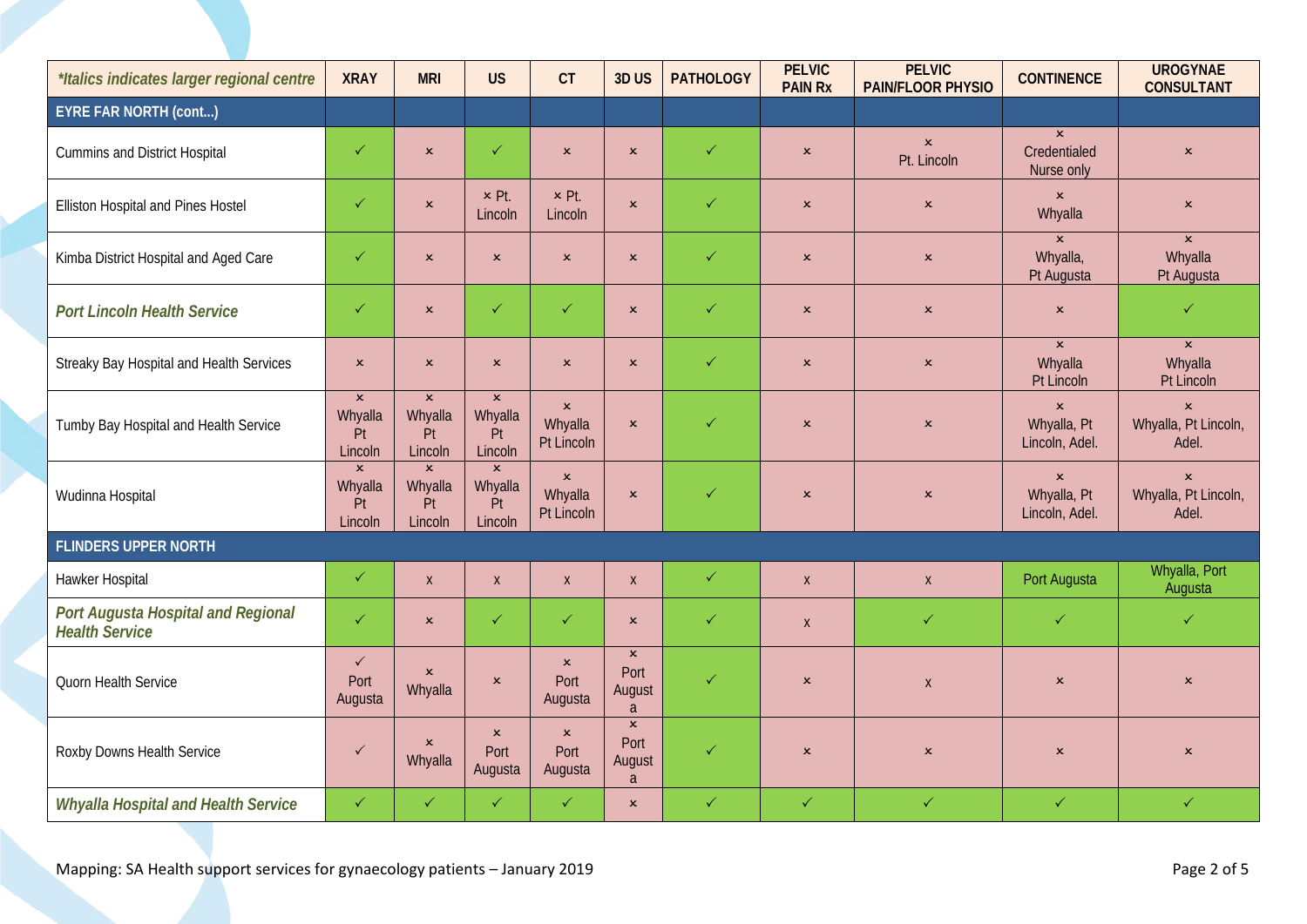| *Italics indicates larger regional centre                     | <b>XRAY</b>  | <b>MRI</b>                              | <b>US</b>                 | CT             | 3DUS                      | <b>PATHOLOGY</b> | <b>PELVIC</b><br><b>PAIN Rx</b> | <b>PELVIC</b><br><b>PAIN/FLOOR PHYSIO</b> | <b>CONTINENCE</b>            | <b>UROGYNAE</b><br><b>CONSULTANT</b> |
|---------------------------------------------------------------|--------------|-----------------------------------------|---------------------------|----------------|---------------------------|------------------|---------------------------------|-------------------------------------------|------------------------------|--------------------------------------|
| <b>RIVERLAND</b>                                              |              |                                         |                           |                |                           |                  |                                 |                                           |                              |                                      |
| <b>Barmera Health Service</b>                                 | X            | $\pmb{\times}$                          | $\mathsf{X}$              | $\sf X$        | X                         | $\checkmark$     | $\mathsf{X}$                    | $\mathsf{X}$                              | $\sf X$                      | $\mathsf X$                          |
| Karoonda and District Soldiers' Hospital                      | $\mathsf{X}$ | $\pmb{\times}$                          | $\mathsf X$               | $\mathsf X$    | $\pmb{\mathsf{X}}$        | $\checkmark$     | $\mathsf X$                     | $\mathsf X$                               | $\pmb{\mathsf{X}}$           | $\mathsf X$                          |
| Lameroo District Health Service                               | $\checkmark$ | $\pmb{\times}$                          | $\mathsf{X}$              | $\mathsf X$    | $\pmb{\mathsf{X}}$        | $\checkmark$     | $\mathsf{X}$                    | $\mathsf X$                               | $\pmb{\mathsf{X}}$           | $\mathsf{X}$                         |
| <b>Loxton Hospital Complex</b>                                | $\checkmark$ | $\pmb{\times}$                          | $\checkmark$              | $\pmb{\times}$ | $\mathsf{x}$              | $\checkmark$     | $\pmb{\times}$                  | $\checkmark$<br>Comm. Health              | $\checkmark$<br>Comm. Health | $\pmb{\times}$                       |
| Mannum District Hospital                                      | $\mathsf{X}$ | $\pmb{\times}$                          | $\mathsf{X}$              | $\mathsf X$    | $\mathsf{X}$              | $\checkmark$     | $\mathsf{X}$                    | $\mathsf X$                               | $\pmb{\mathsf{X}}$           | $\mathsf{X}$                         |
| Meningie and Districts Hospital                               | $\checkmark$ | $\pmb{\times}$                          | $\mathsf X$               | $\mathsf X$    | $\pmb{\mathsf{X}}$        | $\checkmark$     | $\mathsf X$                     | $\mathsf X$                               | $\pmb{\mathsf{X}}$           | $\mathsf X$                          |
| Murray Bridge Soldiers' Memorial<br><b>Hospital</b>           | $\checkmark$ | $\pmb{\times}$                          | $\checkmark$              | $\checkmark$   | $\mathsf{x}$              | $\checkmark$     | $\mathsf{X}$                    | <b>General Physio only</b>                | $\checkmark$                 | $\checkmark$                         |
| Pinnaroo Soldiers' Memorial Hospital                          | $\checkmark$ | $\pmb{\times}$                          | $\mathsf{X}$              | $\mathsf{X}$   | $\mathsf{X}$              | $\checkmark$     | $\mathsf{X}$                    | $\mathsf{X}$                              | $\pmb{\mathsf{X}}$           | $\mathsf{X}$                         |
| Renmark Paringa District Hospital                             | $\mathsf{X}$ | $\pmb{\times}$                          | $\mathsf{X}$              | $\mathsf X$    | $\pmb{\mathsf{X}}$        | $\checkmark$     | $\mathsf{X}$                    | $\mathsf X$                               | $\checkmark$                 | $\boldsymbol{\mathsf{x}}$            |
| Riverland General Hospital (Berri)                            | $\checkmark$ | $\pmb{\times}$<br>Adelaide<br>/ Mildura | $\checkmark$              | $\checkmark$   | $\checkmark$              | $\checkmark$     | $\checkmark$                    | $\checkmark$                              | $\checkmark$                 | $\checkmark$                         |
| Tailem Bend District Hospital                                 | X            | $\pmb{\times}$                          | $\mathsf{X}$              | X              | $\mathsf{X}$              | $\checkmark$     | $\mathsf{X}$                    | $\mathsf{X}$                              | $\mathsf{X}$                 | $\mathsf{x}$<br>Murray Bridge        |
| Waikerie Health Service                                       | $\mathsf{X}$ | $\pmb{\times}$                          | $\mathsf{X}$              | X              | $\mathsf{X}$              | $\checkmark$     | $\mathsf{X}$                    | $\mathsf{X}$                              | $\pmb{\mathsf{X}}$           | $\mathsf{x}$<br>Berri                |
| <b>SOUTH EAST</b>                                             |              |                                         |                           |                |                           |                  |                                 |                                           |                              |                                      |
| <b>Bordertown Memorial Hospital</b>                           | $\checkmark$ | $\pmb{\times}$                          | $\boldsymbol{\mathsf{x}}$ | $\pmb{\times}$ | $\pmb{\times}$            | $\checkmark$     | $\mathsf{X}$                    | $\mathsf{X}$                              | $\checkmark$                 | $\mathbf{x}$<br>Gynae consultant     |
| Kingston Soldiers' Memorial Hospital                          | $\checkmark$ | $\pmb{\times}$                          | $\mathbf{x}$              | $\pmb{\times}$ | $\boldsymbol{\mathsf{x}}$ | $\pmb{\times}$   | $\pmb{\times}$                  | $\mathsf{x}$                              | $\boldsymbol{\mathsf{x}}$    | $\pmb{\times}$                       |
| Millicent and District Hospital Health Service                | $\checkmark$ | $\pmb{\times}$                          | $\checkmark$              | $\mathsf{x}$   | $\mathsf{x}$              | $\checkmark$     | $\mathbf{x}$                    | $\pmb{\times}$                            | $\boldsymbol{\mathsf{x}}$    | $\checkmark$<br>Urology & Gynae      |
| <b>Mount Gambier &amp; Districts</b><br><b>Health Service</b> | $\checkmark$ | $\checkmark$                            | $\checkmark$              | $\checkmark$   | $\checkmark$              | $\checkmark$     | ✓<br><b>Visiting</b><br>service | $\pmb{\times}$                            | $\checkmark$                 | $\checkmark$                         |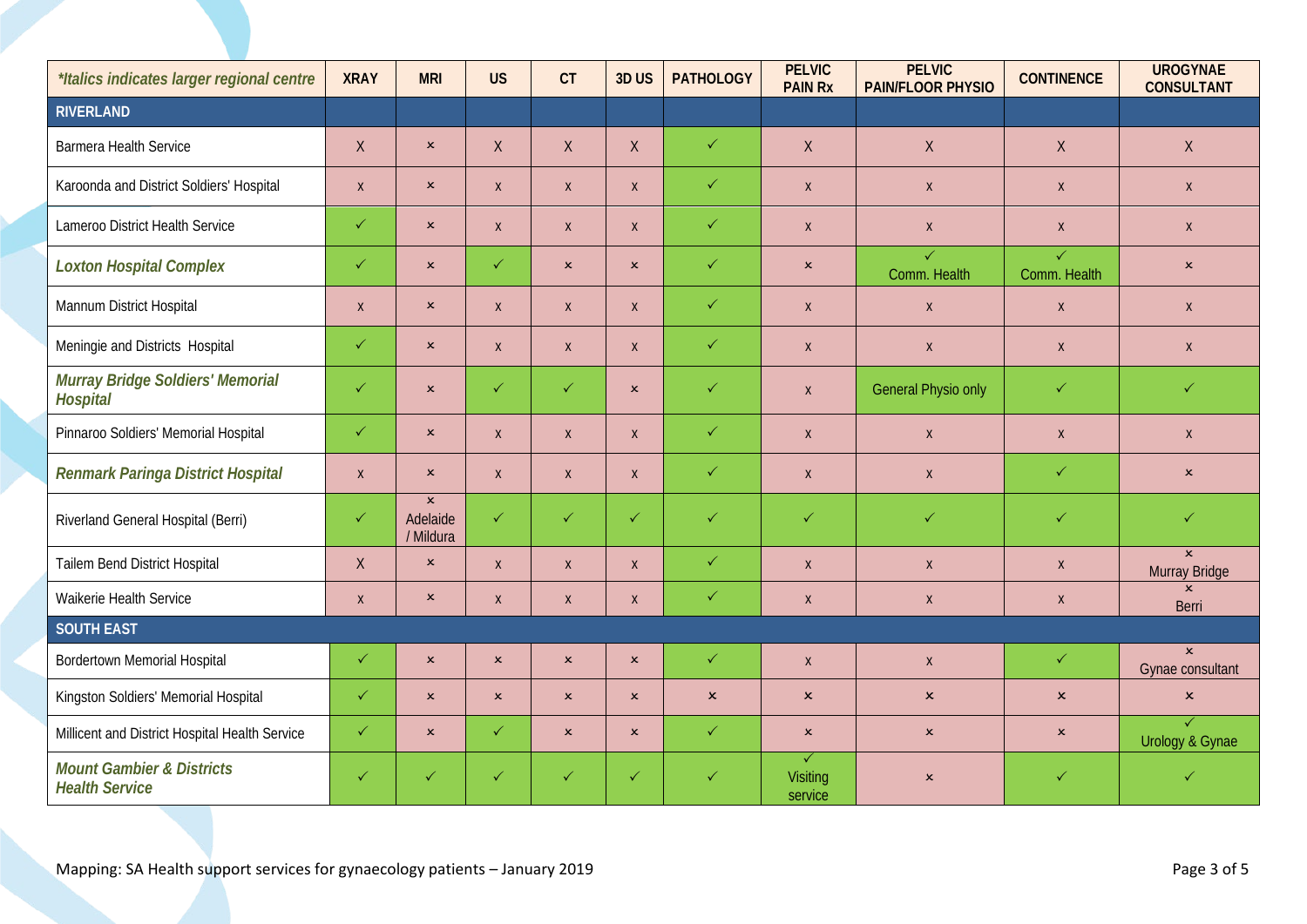| *Italics indicates larger regional centre                     | <b>XRAY</b>    | <b>MRI</b>     | <b>US</b>                           | CT                            | 3DUS             | <b>PATHOLOGY</b> | <b>PELVIC</b><br><b>PAIN Rx</b> | <b>PELVIC</b><br>PAIN/FLOOR PHYSIO | <b>CONTINENCE</b>         | <b>UROGYNAE</b><br><b>CONSULTANT</b>         |  |  |
|---------------------------------------------------------------|----------------|----------------|-------------------------------------|-------------------------------|------------------|------------------|---------------------------------|------------------------------------|---------------------------|----------------------------------------------|--|--|
| SOUTH EAST (cont)                                             |                |                |                                     |                               |                  |                  |                                 |                                    |                           |                                              |  |  |
| <b>Naracoorte Health Service</b>                              | $\checkmark$   | $\pmb{\times}$ | $\checkmark$                        | $\checkmark$                  | $\boldsymbol{X}$ | $\checkmark$     | $\pmb{\times}$                  | Private physio clinic              | $\pmb{\times}$            | $\checkmark$<br>Visiting urology &<br>gynae. |  |  |
| Penola War Memorial Hospital                                  | $\pmb{\times}$ | $\pmb{\times}$ | $\pmb{\times}$                      | $\pmb{\times}$                | $\pmb{\times}$   | $\pmb{\times}$   | $\pmb{\times}$                  | $\pmb{\times}$                     | $\pmb{\times}$            | $\pmb{\times}$                               |  |  |
| <b>YORKE NORTHERN</b>                                         |                |                |                                     |                               |                  |                  |                                 |                                    |                           |                                              |  |  |
| Balaklava Soldiers' Hospital                                  | $\checkmark$   | $\pmb{\times}$ | $\pmb{\times}$                      | $\pmb{\times}$                | $\pmb{\times}$   | $\checkmark$     | $\pmb{\times}$                  | $\pmb{\times}$                     | $\pmb{\times}$            | $\pmb{\times}$                               |  |  |
| Booleroo Centre District Hospital                             | $\checkmark$   | $\pmb{\times}$ | $\pmb{\times}$                      | $\pmb{\times}$                | $\mathbf{x}$     | $\checkmark$     | $\mathbf{x}$                    | $\pmb{\times}$                     | $\pmb{\times}$            | $\pmb{\times}$                               |  |  |
| Burra Hospital                                                | $\mathsf{X}$   | $\pmb{\times}$ | $\pmb{\times}$                      | $\pmb{\times}$                | $\pmb{\times}$   | $\checkmark$     | $\pmb{\times}$                  | $\boldsymbol{\mathsf{x}}$          | $\boldsymbol{\mathsf{x}}$ | $\boldsymbol{\mathsf{x}}$                    |  |  |
| <b>Clare Hospital</b>                                         | $\checkmark$   | $\mathsf{X}$   | $\pmb{\times}$                      | $\checkmark$                  | $\checkmark$     | $\checkmark$     | $\mathsf{X}$                    | $\mathsf{X}$                       | $\checkmark$              | $\checkmark$                                 |  |  |
| Crystal Brook and District Hospital                           | $\checkmark$   | $\pmb{\times}$ | $\pmb{\times}$                      | $\pmb{\times}$                | $\pmb{\times}$   | $\pmb{\times}$   | $\pmb{\times}$                  | $\pmb{\times}$                     | $\pmb{\times}$            | $\pmb{\times}$                               |  |  |
| Jamestown Hospital and Health Service                         | $\checkmark$   | $\pmb{\times}$ | $\checkmark$<br>Port Pirie          | $\checkmark$<br>Port<br>Pirie | $\pmb{\times}$   | $\checkmark$     | $\mathbf{x}$                    | <b>General Physio Only</b>         | $\mathsf{X}$              | $\checkmark$<br><b>Visiting Gynae</b>        |  |  |
| Laura and District Hospital                                   | $\checkmark$   | $\mathbf{x}$   | $\pmb{\times}$                      | $\pmb{\times}$                | $\mathbf{x}$     | $\checkmark$     | $\pmb{\times}$                  | $\pmb{\times}$                     | $\pmb{\times}$            | $\pmb{\times}$                               |  |  |
| Maitland Hospital and Health Service                          | $\checkmark$   | $\pmb{\times}$ | $\overline{\checkmark}$<br>Wallaroo | $\sqrt{}$<br>Wallaroo         | $\mathsf X$      | $\checkmark$     | $\pmb{\times}$                  | $\mathsf{x}$                       | $\pmb{\times}$            | $\pmb{\times}$                               |  |  |
| Minlaton Health Centre                                        | $\checkmark$   | $\mathbf{x}$   | $\pmb{\times}$                      | $\pmb{\times}$                | $\mathbf{x}$     | $\checkmark$     | $\pmb{\times}$                  | $\pmb{\times}$                     | $\pmb{\times}$            | $\pmb{\times}$                               |  |  |
| Orroroo and District Health Service                           | $\checkmark$   | $\pmb{\times}$ | $\pmb{\times}$                      | $\pmb{\times}$                | $\mathbf{x}$     | $\checkmark$     | $\pmb{\times}$                  | $\pmb{\times}$                     | $\pmb{\times}$            | $\pmb{\times}$                               |  |  |
| Peterborough Hospital                                         | $\checkmark$   | $\pmb{\times}$ | $\checkmark$<br>Port Pirie          | $\checkmark$<br>Port<br>Pirie | $\mathsf{X}$     | $\pmb{\times}$   | $\pmb{\times}$                  | $\pmb{\times}$                     | $\pmb{\times}$            | $\pmb{\times}$                               |  |  |
| Port Broughton and District Hospital<br><b>Health Service</b> | $\checkmark$   | $\pmb{\times}$ | $\pmb{\times}$                      | $\mathbf{x}$                  | $\mathbf{x}$     | $\pmb{\times}$   | $\mathbf{x}$                    | $\pmb{\times}$                     | $\pmb{\times}$            | $\pmb{\times}$                               |  |  |
| Port Pirie Regional Health Service                            | $\checkmark$   | $\pmb{\times}$ | $\checkmark$                        | $\checkmark$                  | $\mathbf{x}$     | $\checkmark$     | $\mathbf{x}$                    | $\pmb{\times}$                     | $\pmb{\times}$            | $\checkmark$                                 |  |  |
| Riverton District Hospital                                    | $\pmb{\times}$ | $\mathbf{x}$   | $\pmb{\times}$                      | $\mathsf{x}$                  | $\pmb{\times}$   | $\checkmark$     | $\boldsymbol{\mathsf{x}}$       | $\mathsf{x}$                       | $\pmb{\times}$            | $\pmb{\times}$                               |  |  |
| Snowtown Hospital and Health Service                          | $\pmb{\times}$ | $\mathbf{x}$   | $\mathbf x$                         | $\mathbf{x}$                  | $\mathbf{x}$     | $\checkmark$     | $\pmb{\times}$                  | $\pmb{\times}$                     | $\pmb{\times}$            | $\pmb{\times}$                               |  |  |